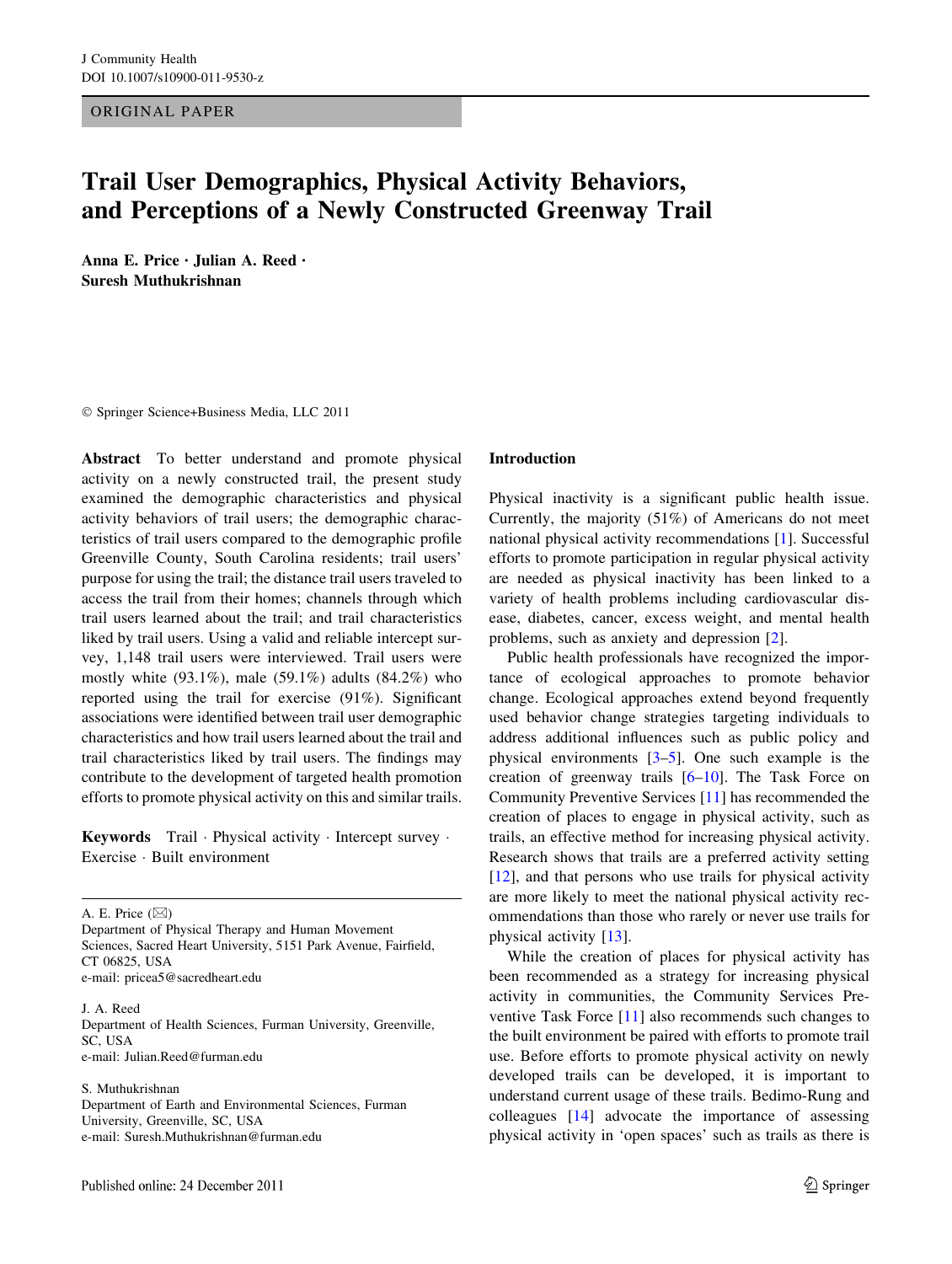limited data available quantifying physical activity in these areas.

Several studies have objectively examined the demographic characteristics of trail users as well as trail user physical activity behaviors while on trails. Studies have consistently demonstrated that a greater percentage of trail users are adults rather than older adults and whites compared to racial minorities [[8,](#page-6-0) [15,](#page-6-0) [16](#page-7-0)]. Studies examining older adult trail use have demonstrated that older adults prefer walking rather than vigorous activity [\[17](#page-7-0)]. Both adults and older adults more often use trails when the weather is sunny and temperature is moderate [[17,](#page-7-0) [18](#page-7-0)]. Studies have also shown that females more often walk on trails with others, while males more often engage in vigorous activity alone  $[16]$  $[16]$ . Reed and colleagues  $[15]$  $[15]$ found that trail users live, on average, 2.89 miles from the trail they use. Maslow and colleagues [\[16](#page-7-0)] found the majority of trail users live 15 min or less from the trail they use; although, Maslow found no significant association between proximity to the trail and frequency of trail use.

While these studies provide useful information about trail user characteristics and physical activity behaviors, additional information may better enable health professionals and parks and recreation officials to develop relevant, targeted communication promoting trail use. Communication to promote physical activity on trails should include specific message strategies (e.g., highlighting positive aspects of trail use) and use the appropriate channels to deliver the communication [[19\]](#page-7-0). The present study builds on previous research which examined the demographic and physical activity behaviors of trail users by also examining how trail users learned about the trail and what they like most about the trail being examined in this study. The findings from this study may allow professionals to enhance the relevance of programs and communication promoting trail use and maximize reach by disseminating promotion efforts through appropriate channels [[19\]](#page-7-0).

The purpose of the present study was to examine trail use on a newly constructed trail in Greenville, South Carolina. Specifically, we examined: (1) the demographic characteristics and physical activity behaviors on the trail; (2) the demographic characteristics of trail users compared to the demographic profile of Greenville County, SC residents; (3) trail users' purpose for using the trail; (4) the distance trail users traveled to access the trail from their homes; (5) channels through which trail users learned about the trail; and (6) trail characteristics liked by trail users. The findings from the present study may contribute to the development of health promotion efforts to promote physical activity on this and similar greenway trails.

# **Methods**

Greenville Hospital System Swamp Rabbit Trail

The Greenville Hospital System (GHS) Swamp Rabbit Trail (SRT) was developed to promote active living and was completed in May, 2010 in Greenville, South Carolina (SC). The SRT is a paved greenway, 10 miles long, and approximately 10 feet wide. The SRT connects residential areas in Travelers Rest, SC to a university campus as well as the commercial downtown area of the City of Greenville, which includes shops and restaurants and a large downtown park. There are six designated access points along the trail. Four of the access points are supported with adjacent parking lots. A map of the greenway trail is shown in Fig. [1](#page-2-0).

## Data Collection Procedures

Adults using the GHS SRT were recruited when using the trail. Intercept surveys were conducted quarterly from June 30th, 2010 to July 1, 2011; a total of 1,148 intercept surveys were administered. Interviewers were undergraduate students who were trained by the lead investigator to deliver the intercept survey. Interviewers positioned themselves at access points along the trail to collect data over 4 days (i.e., Tuesday, Thursday, Saturday, and Sunday) each season (i.e., winter, spring, summer, and fall) for a total of 16 days, 4 times per day (7:30 a.m., 12 p.m., 3:30 pm and 6 pm). Interviewers approached each trail user passing at the intercept location and asked if they were willing to respond. Once the survey was completed, the interviewer approached the next trail user passing the location. The interviewers verbally confirmed all respondents were at least 18 years of age before administering the survey. Before answering any questions, the interviewers explained the purpose of the study, informed the trail users of their rights as research participants, and explained the confidential nature of the research. Verbal informed consent was obtained from all participants. The study procedures were reviewed and approved by the Furman University Institutional Review Board (IRB).

## Intercept Survey Variables

The trail intercept survey is a valid and reliable [[20\]](#page-7-0) 17-item instrument taking 5–10 min to complete. The survey was used to capture information about the trail user demographic characteristics such as age category (adults ages 18–59 years versus older adults ages 60 years and over), gender (male/female), and ethnicity (white versus other races/ethnicities). Interviewers also asked participants what activity type they typically engage in while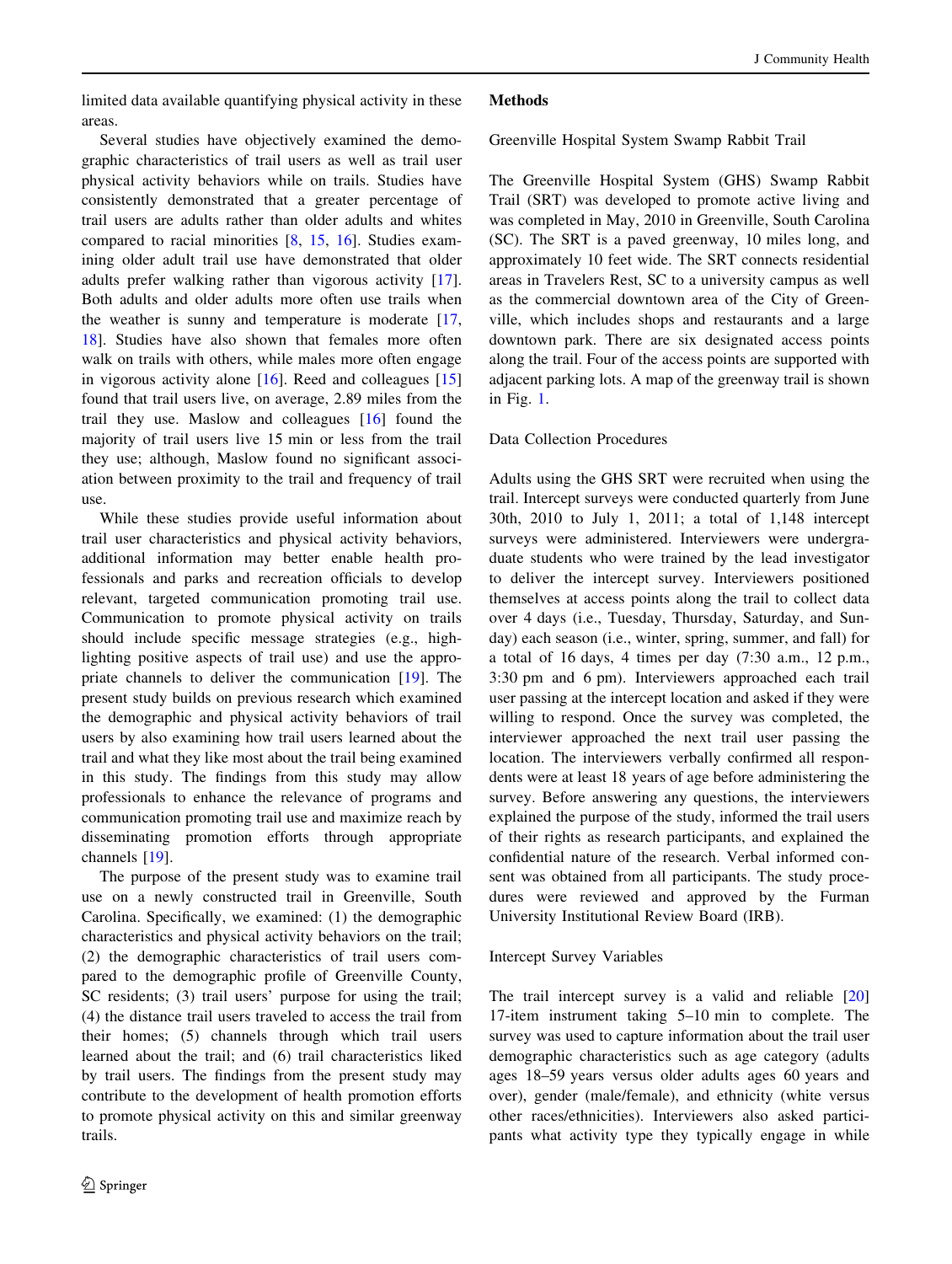<span id="page-2-0"></span>

Fig. 1 Swamp Rabbit Trail, Greenville County, South Carolina: access points and trail users

using the trail (jogging, cycling, walking, skating, or other). Due to the small number of individuals who chose skating  $(n = 7)$  or other activity type  $(n = 5)$  as their response, only individuals who were jogging, cycling, or walking on the trail were included in the analysis  $(n = 1,148)$ . The interviewers also asked trail users to specify their purpose for using the trail (exercise, travel, or both exercise and travel). The interviewers asked trail users to identify how they learned out about the trail from a list of possible options (i.e., word of mouth, roadside signage, driving past, newspaper, bike shop, park department, internet website, brochure, convention bureau, other). Respondents were asked to respond with yes or no to all of the options listed by the interviewer. Respondents were allowed to answer yes to more than one option. Using the same question– answer format, respondents were asked to respond with yes or no to a list of options regarding what they like most about the trail (i.e., free place to exercise, distances are marked, location/convenience, trail design, scenic beauty, good surface, lighting, other people are exercising on the trail, it's safe, other). Respondents were allowed to answer yes to more than one option. Finally, trail users were asked to report their zip code and the nearest two cross-streets of their primary residence.

Only the 793 of the 1,148 respondents provided the location of their primary residence. No identifiable information was solicited, and the IRB procedures protecting human subject confidentiality were strictly followed. Global positioning system (GPS) coordinates pertaining to the residence of each respondent were registered to a common datum, converted into a spatial map, and imported into ArcView GIS (software for working with maps and geographic information) to be used as a base for examining proximal relationships and determining a mileage distance from place of residence to the SRT.

Once park user demographics were examined, they were compared to the demographic profile of Greenville County residents based on 2010 Greenville County census data [\[21](#page-7-0)].

#### Data Management and Analysis

Surveys were conducted in the field using a paper form. All data were entered in SPSS for analysis. Descriptive Statistics were used to summarize the data. Chi square tests were used to examine the associations between trail user demographics and physical activity type, purpose for using the trail, characteristics trail users liked most about the trail, and how trail users learned about the trail. One-way ANOVAs were used to examine mean differences in the number of miles traveled to access the trail by demographic characteristics. Chi-square goodness-of-fit tests were used to examine whether the observed proportions for gender, ethnicity, and age groups observed using the trail differed from the actual proportions for gender, ethnicity, and age groups in Greenville County, SC.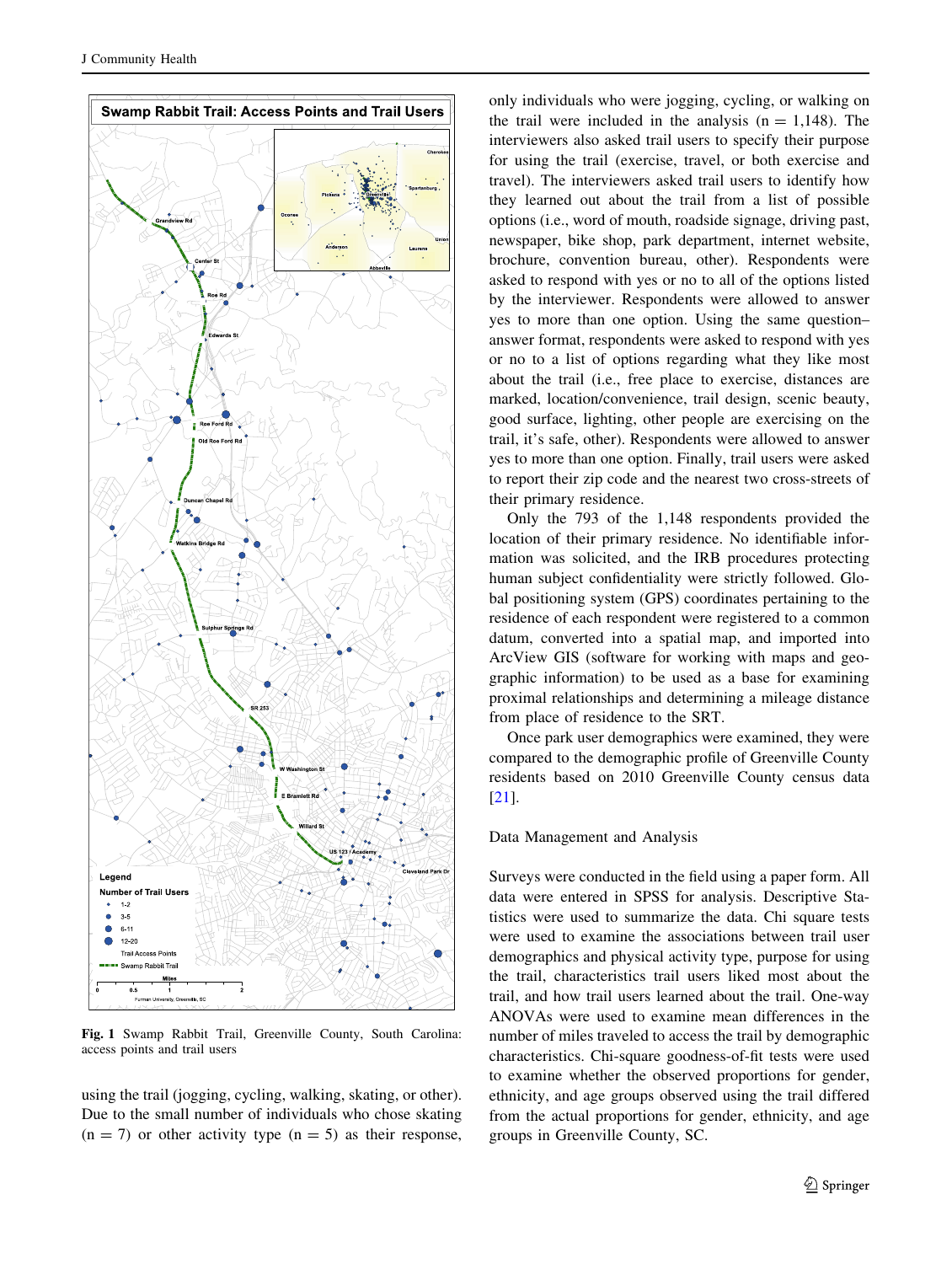#### Results

Overall, 1,148 trail users completed intercept interviews. Under half (40.9%) were female, 93.1% were white, and 84.2% were adults. When asked why they were using the trail, the majority (91%) of trail users reported they were using the trail for exercise. Two percent said they were using the trail for commuting and 7% said they were using the trail for both exercise and commuting. On average, trail users traveled 9.2 miles ( $SD = 7.6$ ) to get to the trail with a range of 0 miles to 87 miles.

Comparison of Trail User Demographics to Greenville County demographics

The Chi square goodness of fit tests showed a significant difference in the observed and expected number of persons observed using the trail for gender ( $\chi^2 = 21.327$ ,  $df = 1$ ,  $P < .001$ ), ethnicity ( $\chi^2 = 239.928$ ,  $df = 1, P < .001$ ), and age group ( $\chi^2 = 58.686$ ,  $df = 1$ ,  $P < .001$ ). Specifically, a greater number of adults ( $n = 967$ ), whites ( $n = 1,078$ ) and males  $(n = 678)$  were observed using the trail than the number of adults ( $n = 857$ ), whites ( $n = 847$ ) and males  $(n = 599)$  expected to be using the trail based on 2010 Greenville County census data. There was also a smaller number of older adults ( $n = 162$ ), persons of other ethnicities ( $n = 70$ ), and females ( $n = 469$ ) observed using the trail than the number of older adults ( $n = 272$ ), persons of other ethnicities ( $n = 301$ ), and females ( $n = 547$ ) expected to be using the trail based on 2010 Greenville County census data.

Associations Between Demographic Characteristics and Physical Activity Type

Table 1 shows the demographic characteristics of trail users by physical activity type. There were significant associations between physical activity type and gender  $(\chi^2 = 64.569, df = 1, P < .001)$  as well as physical activity type and age category ( $\chi^2 = 17.699$ ,  $df = 1$ ,  $P < .001$ ). Specifically a greater percentage of those walking on the trail were female rather than male; whereas, a greater percentage of those cycling on the trail were male rather than female. In addition, a much smaller proportion of older adults were observed jogging compared to adults. Older adults were most often reported walking on the trail. There was not a significant association between physical activity type and ethnicity.

Distance Traveled to Access the Trail by Demographic Characteristics

Table 2 shows the mean number of miles traveled by age category, ethnicity, and gender. There was a significant

Table 1 Associations between trail user demographic characteristics and physical activity type,  $(n = 1,148)$ 

| Variable                  | Walking<br>$n = 235$<br>$n(\%)$ | Jogging<br>$n = 132$<br>$n(\%)$ | Cycling<br>$n = 781$<br>$n(\%)$ | $\chi^2$ | P          |
|---------------------------|---------------------------------|---------------------------------|---------------------------------|----------|------------|
| Gender.<br>$n = 1,147$    |                                 |                                 |                                 | 64.569   | $< 0.001*$ |
| Female                    | 142(60.4)                       | 69 (52.7)                       | 258 (33.0)                      |          |            |
| Male                      | 93 (39.6)                       | 62 (47.3)                       | 523 (67.0)                      |          |            |
| Ethnicity                 |                                 |                                 |                                 | 4.618    | .09        |
| White                     | 215(91.5)                       | 128(97.0)                       | 735 (94.1)                      |          |            |
| Other                     | 20(8.5)                         | 4(3.0)                          | 46 (5.9)                        |          |            |
| Age group,<br>$n = 1,129$ |                                 |                                 |                                 | 17.699   | $< 0.001*$ |
| <b>Adults</b>             | 184 (81.1)                      | 127 (96.9)                      | 656 (85.1)                      |          |            |
| Older adults              | 43 (18.9)                       | 4(3.1)                          | 115 (14.9)                      |          |            |

 $* \, P < .05$ 

| <b>Table 2</b> Miles traveled to get to the trail by demographic charac- |  |  |  |  |
|--------------------------------------------------------------------------|--|--|--|--|
| teristics, $(n = 79)$                                                    |  |  |  |  |

| Variable     | M    | <b>SD</b> | F     | df | P       |
|--------------|------|-----------|-------|----|---------|
| Gender       |      |           | 5.359 | 1  | $.021*$ |
| Female       | 8.48 | 7.24      |       |    |         |
| Male         | 9.74 | 7.83      |       |    |         |
| Ethnicity    |      |           | 3.711 | 1  | .054    |
| White        | 9.35 | 7.69      |       |    |         |
| Other        | 7.17 | 5.82      |       |    |         |
| Age group    |      |           | 0.722 | 1  | .396    |
| Adults       | 9.53 | 8.69      |       |    |         |
| Older adults | 8.80 | 6.54      |       |    |         |

 $*$  P < .05

difference in the mean number of miles traveled by males and females with males traveling a greater mean distance  $(M = 9.74 \text{ miles}, SD = 7.83)$  to get to the trail compared to females ( $M = 8.48$ , SD = 7.24;  $P = .021$ ). There was no significant difference between whites and other ethnicities or adults and older adults for the mean number of miles traveled to get to the trail. Figure [1](#page-2-0) shows the proximity of trail users' homes to the trail.

Associations Between Demographic Characteristics and Purpose for Using the Trail

There were no significant associations between purpose for using the trail and any of the demographic characteristics. These results are shown in Table [3.](#page-4-0)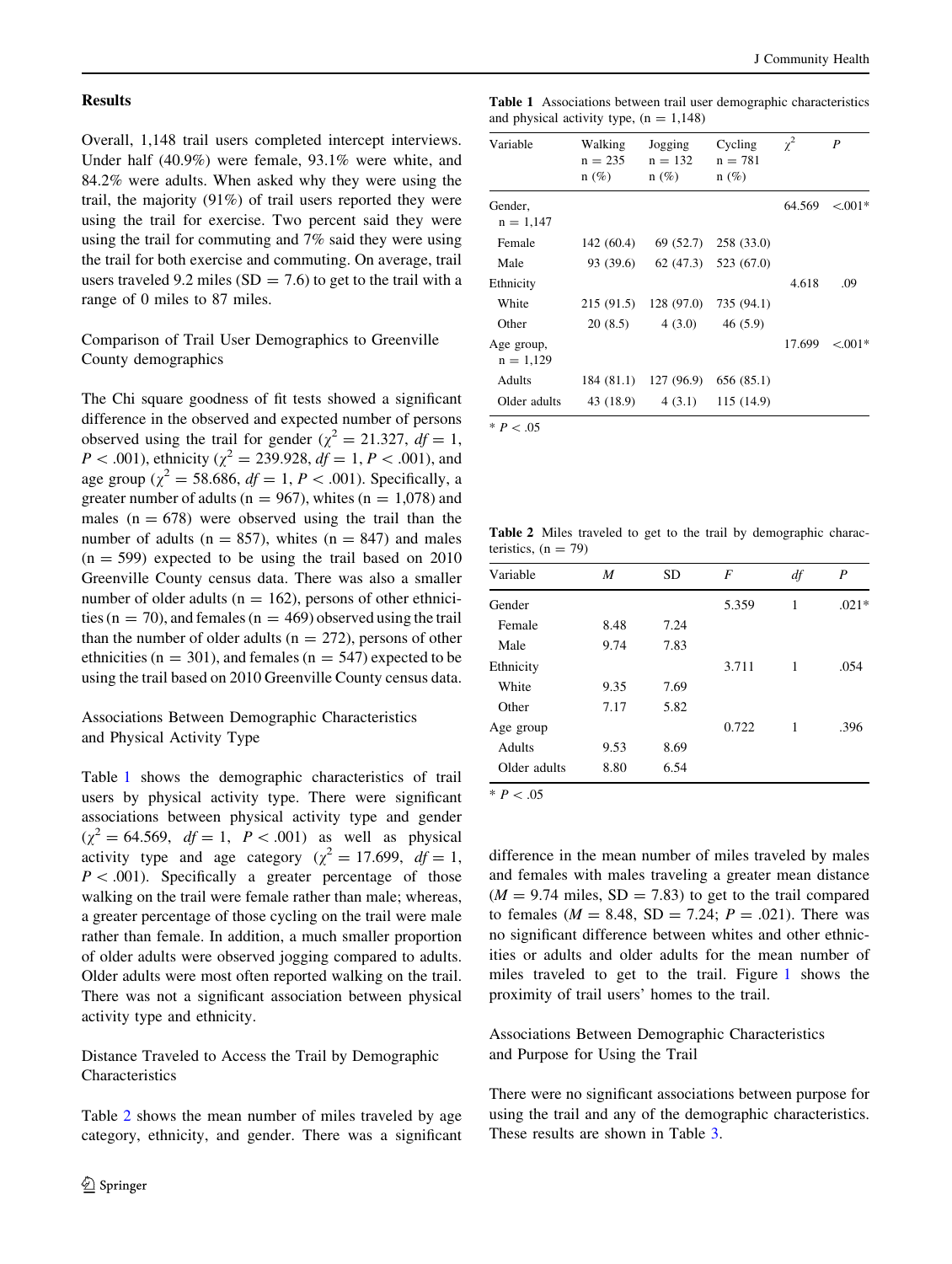<span id="page-4-0"></span>Trail Characteristics Liked by Trail Users

Table 4 shows the trail characteristics which trail users reported liking overall and by gender, ethnicity, and age category. Trail users most often reported liking that the trail was free (54.2%) followed by distance being marked on the trail (13.8%), the trail design (10.8%), the trail location  $(10.8\%)$ , and that the trail is scenic  $(10.5\%)$ . When significant associations between demographic characteristics and trail characteristics respondents liked were examined, significant associations were only identified between ethnicity and the distances being marked on the trail ( $\chi^2 = 17.764$ ,  $df = 1$ ,  $P < .001$ ) and ethnicity and location of the trail

Table 3 Associations between trail user demographic characteristics and purpose for using the trail  $(n = 1,124)$ 

| Variable        | Exercise<br>$n = 1,027$<br>$n(\%)$ | Travel<br>$n = 17$<br>$n(\%)$ | Both<br>$n = 80$<br>$n(\%)$ | $\chi^2$ | P    |
|-----------------|------------------------------------|-------------------------------|-----------------------------|----------|------|
| Gender          |                                    |                               |                             | 2.791    | .248 |
| Female          | 434 (41.6)                         | 7(41.2)                       | 26(32.1)                    |          |      |
| Male            | 610 (58.4)                         | 10(58.8)                      | 55 (67.9)                   |          |      |
| Ethnicity       |                                    |                               |                             | 2.890    | .236 |
| White           | 979 (93.7)                         | 15 (88.2)                     | 79 (97.5)                   |          |      |
| Other           | 66 (6.3)                           | 2(11.8)                       | 2(2.5)                      |          |      |
| Age group       |                                    |                               |                             | 3.288    | .193 |
| <b>Adults</b>   | 874 (85.1)                         | 16(94.1)                      | 73 (91.2)                   |          |      |
| Older<br>adults | 153 (14.9)                         | 1(5.9)                        | 7(8.8)                      |          |      |
| $* P < .05$     |                                    |                               |                             |          |      |

 $(y^2 = 8.529, df = 1, p = .003)$ . Specifically, a greater proportion of whites compared to others reported liking that distances were marked and liking the location of the trail.

How Did Trail Users Learn About the Trail?

Table [5](#page-5-0) identifies how trail users learned about the trail overall and by age category, ethnicity, and gender. Trail users most often learned about the trail through word of mouth (54.2%) followed by the newspaper (13.8%), some other channel not listed  $(10.5\%)$ , or driving by the trail  $(10.5\%)$ . There were several significant associations between demographic characteristics and the channels through which trail users learned about the trail. There were significant associations between age category and learning about the trail through the convention bureau ( $\chi$ <sup>2</sup> = 5.896,  $df$  = 1, P = .015); gender and learning about the trail though word of mouth ( $\gamma_2 = 16.665$ ,  $df = 1$ ,  $P < .001$ ), signs for the trail ( $\chi_2 = 5.258$ ,  $df = 1, P = .022$ ), and other channels ( $\chi$ <sub>2</sub> = 5.161,  $df$  = 1, P = .023); and ethnicity and hearing about the trail through word of mouth  $(\chi_2 = 4.921, df = 1, P = .027)$ , driving by the trail  $(\chi_2 = 25.660, \text{ df} = 1, P < .001)$ , and the newspaper  $(\chi_2 = 17.764, df = 1, P = .043)$ . Specifically, a greater proportion of older adults than adults reported learning about the trail through the convention bureau. In addition a greater proportion of whites than persons of other ethnic groups reported learning about the trail through word of mouth and the newspaper; whereas, a greater proportion of those of other racial/ethnic groups compared to whites reported learning about the trail when they drive by it. Finally, a greater proportion of females than males learned about the trail through word of mouth and signs for the trail; whereas a greater

**Table 4** Trail characteristics by trail users overall and by demographic characteristics,  $(n = 1,148)$ 

| Trail<br>characteristics     | Total<br>$(n = 1,148)$<br>$n(\%)$ | Age group                        |                                       | Gender                           |                               | Ethnicity                       |                                |
|------------------------------|-----------------------------------|----------------------------------|---------------------------------------|----------------------------------|-------------------------------|---------------------------------|--------------------------------|
|                              |                                   | Adults<br>$(n = 184)$<br>$n(\%)$ | Older adults<br>$(n = 43)$<br>$n(\%)$ | Female<br>$(n = 142)$<br>$n(\%)$ | Male<br>$(n = 93)$<br>$n(\%)$ | White<br>$(n = 979)$<br>$n(\%)$ | Other<br>$(n = 66)$<br>$n(\%)$ |
| Free                         | 500 (54.2)                        | 418 (43.3)                       | 73 (46.2)                             | 219 (46.8)                       | 280 (41.7)                    | 466 (43.5)                      | 34(48.6)                       |
| Distance marked <sup>a</sup> | 326 (13.8)                        | 286 (29.6)                       | 35(21.5)                              | 141(30.1)                        | 185(27.5)                     | 312(29.1)                       | 14(20.0)                       |
| Trail design                 | 200 (10.8)                        | 179 (18.5)                       | 19(12.0)                              | 94(20.1)                         | 105(15.6)                     | 189 (17.6)                      | 11(15.7)                       |
| Location <sup>a</sup>        | 170 (10.8)                        | 143 (14.8)                       | 24 (15.2)                             | 71 (15.2)                        | 99 (14.7)                     | 168(15.7)                       | 2(2.9)                         |
| Scenic                       | 157 (10.5)                        | 128(13.3)                        | 28 (17.7)                             | 60(12.8)                         | 97 (14.4)                     | 150(14.0)                       | 7(10.0)                        |
| Lighting                     | 156(6.9)                          | 133 (13.8)                       | 21(13.3)                              | 61(13.0)                         | 95(14.1)                      | 148 (13.8)                      | 8(11.4)                        |
| Good surface                 | 153(5.7)                          | 131 (13.6)                       | 21(13.3)                              | 73 (15.6)                        | 80(11.9)                      | 143 (13.4)                      | 10(14.3)                       |
| Safe                         | 118(4.4)                          | 103(10.4)                        | 13(10.0)                              | 46(9.8)                          | 72 (10.7)                     | 111(9.2)                        | 7(9.5)                         |
| Other                        | 107(4.4)                          | 93 (9.6)                         | 10(6.3)                               | 43(9.2)                          | 64 (9.5)                      | 97(9.1)                         | 10(14.3)                       |
| People present               | 75(3.7)                           | 65(6.7)                          | 10(6.3)                               | 36(6.7)                          | 39(6.3)                       | 69 (6.4)                        | 6(8.6)                         |

The numbers in each column are not supposed to add up to the total n, and the percentages in each column are not supposed to add up to 100% because trail users were told they could report liking as many trail features as they wanted

<sup>a</sup> Significant association with ethnicity ( $P < .05$ )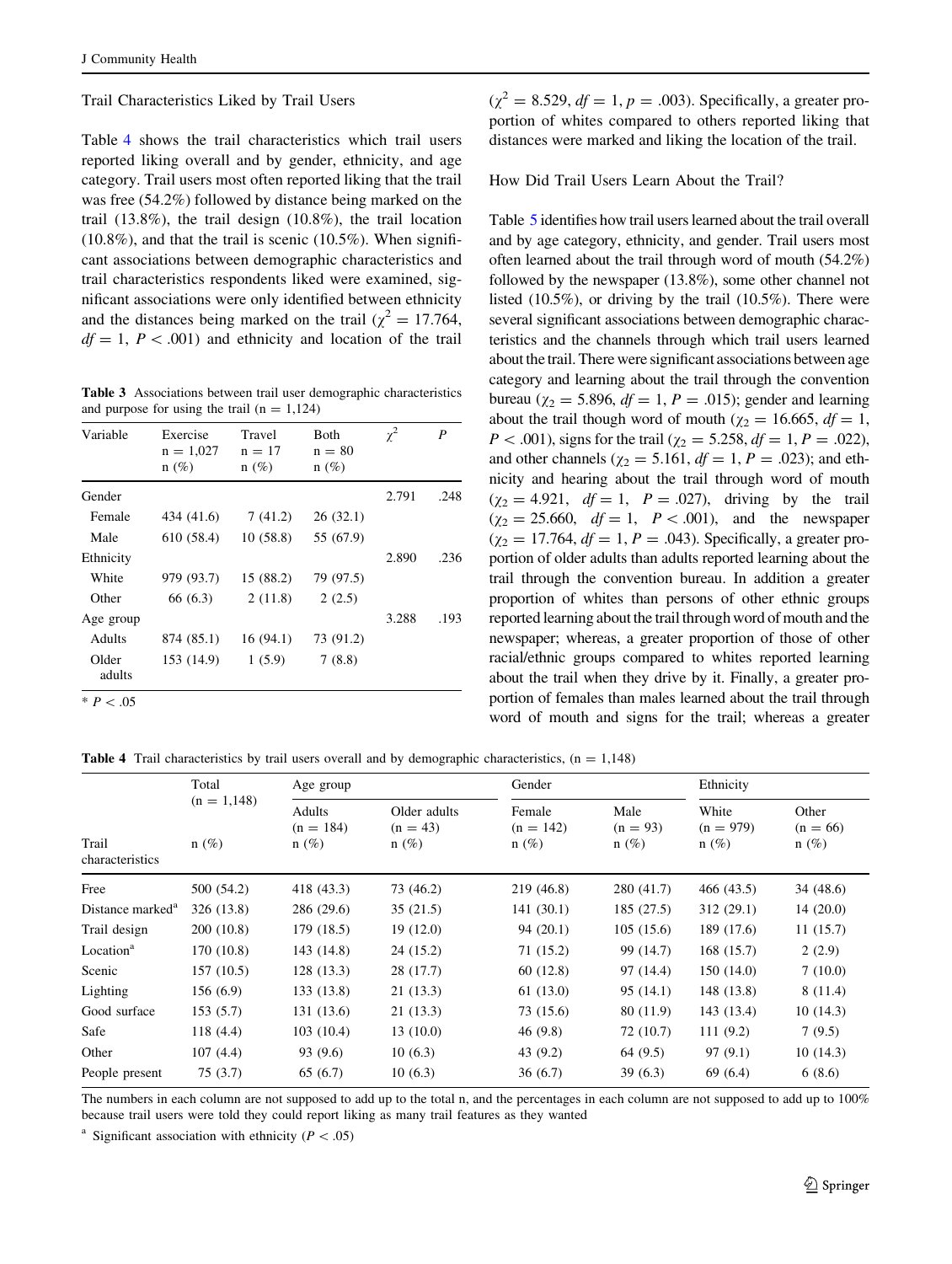| Channel                        | Total $(n = 1,148)$ | Age group                        |                                       |                                  |                               | Ethnicity                       |                                |
|--------------------------------|---------------------|----------------------------------|---------------------------------------|----------------------------------|-------------------------------|---------------------------------|--------------------------------|
|                                | $n(\%)$             | Adults<br>$(n = 184)$<br>$n(\%)$ | Older adults<br>$(n = 43)$<br>$n(\%)$ | Female<br>$(n = 142)$<br>$n(\%)$ | Male<br>$(n = 93)$<br>$n(\%)$ | White<br>$(n = 979)$<br>$n(\%)$ | Other<br>$(n = 66)$<br>$n(\%)$ |
| Word of Mouth <sup>b, c</sup>  | 622(54.2)           | 537 (55.6)                       | 77 (47.5)                             | 288 (61.4)                       | 333 (49.2)                    | 593 (55.1)                      | 29(41.4)                       |
| Newspaper <sup>c</sup>         | 158 (13.8)          | 127(13.1)                        | 30(18.5)                              | 53(11.3)                         | 105(15.5)                     | 154(14.3)                       | 4(5.7)                         |
| Other <sup>b</sup>             | 124(10.8)           | 105(10.9)                        | 17(10.5)                              | 120(11.1)                        | 4(5.7)                        | 39(8.3)                         | 85 (12.6)                      |
| $\text{ Drive-by}^c$           | 121(10.5)           | 95(9.8)                          | 19(11.7)                              | 48 (10.2)                        | 73 (10.8)                     | 101(9.4)                        | 20(28.6)                       |
| Trail signs <sup>b</sup>       | 79 (6.9)            | 67(6.9)                          | 10(6.2)                               | 42 $(9.0)$                       | 37(5.5)                       | 73 (6.8)                        | 6(8.6)                         |
| Convention bureau <sup>a</sup> | 66 (5.7)            | 49 $(5.1)$                       | 16(9.9)                               | 26(5.5)                          | 40(5.9)                       | 62(5.8)                         | 4(5.7)                         |
| Park department                | 51 (4.4)            | 40(4.1)                          | 11(6.8)                               | 27(5.8)                          | 24(3.5)                       | 47(4.4)                         | 4(5.7)                         |
| Website                        | 51 (4.4)            | 43 $(4.5)$                       | 7(4.3)                                | 20(4.3)                          | 31(4.6)                       | 46(4.3)                         | 5(7.1)                         |
| Bike shop                      | 46(4.0)             | 37(3.8)                          | 8(4.9)                                | 16(3.4)                          | 30(4.4)                       | 40(3.7)                         | 6(8.6)                         |
| <b>Brochure</b>                | 42(3.7)             | 34(3.5)                          | 7(4.3)                                | 19(4.1)                          | 23(3.4)                       | 42(3.9)                         | 0(0)                           |

<span id="page-5-0"></span>**Table 5** How trail users learned about the trail overall and by demographic characteristic,  $(n = 1,148)$ 

The numbers in each column are not supposed to add up to the total n, and the percentages in each column are not supposed to add up to 100% because trail users were told they could report more than one channel through which they learned about the trail

<sup>a</sup> Significant association with age category ( $P < .05$ )

<sup>b</sup> Significant association with gender ( $P < .05$ )

<sup>c</sup> Significant association with ethnicity ( $P < .05$ )

proportion of males than females learned about the trail through the newspaper and other channels.

## Discussion

The majority of adults in the U.S. are not meeting physical activity recommendations [[1\]](#page-6-0). The creation and promotion of built environmental supports for physical activity have been recommended to increase physical activity in communities  $[11]$  $[11]$ . The findings from this study may be useful for health professionals and parks and recreation professionals planning efforts to promote this and similar trails.

Across all age, gender, and ethnicity categories, trail users often reported using the trail for exercise. Trail users in this study were mostly white, male adults. This is consistent with findings from previous studies which have examined trail user demographic characteristics [[15](#page-6-0)[–17](#page-7-0)]. The comparison of demographic characteristics of trail users against Greenville County census data confirms that fewer females, persons of other ethnicities, and older adults were observed using the trail less than would be expected given the demographic profile of Greenville County. The present, and previous studies [[15](#page-6-0), [17,](#page-7-0) [18\]](#page-7-0), highlight an opportunity for efforts to promote trail use among females, racial minorities, and older adults.

Physical Activity Behaviors on the Trail

With regards to physical activity type, this study supports findings from previous studies that a greater percentage of those who walk on trails are females rather than males, and older adults rather than adults [\[15](#page-6-0)[–17](#page-7-0)]. Adults were observed jogging more than older adults, and males were observed cycling more often than females.

## Trail Characteristics Liked by Trail Users

Respondents most frequently reported liking that the trail was free. This characteristic may be especially appealing given the economic climate at the time of the study. Research suggests access to free locations for physical activity is an important enabler for physical activity [\[22](#page-7-0)]. However, research also suggests the creation of free places for physical activity should be paired with effort to promote trail use [[11\]](#page-6-0). The other characteristics frequently liked were that distances are marked on the trail, the convenience of the trail location, and the trail design and scenery. Distances being marked and the convenient location were especially important for white persons compared to persons from other ethnicities. These trail characteristics could be highlighted in future communication promoting trail use.

How Did Trail Users Learn About the Trail

Overall, trail users learned about the trail most often through word of mouth, followed by the newspaper, other methods of communication, and driving-by the trail. Older adults learned about the trail through the convention bureau more often than adults. Whites learned about the trail more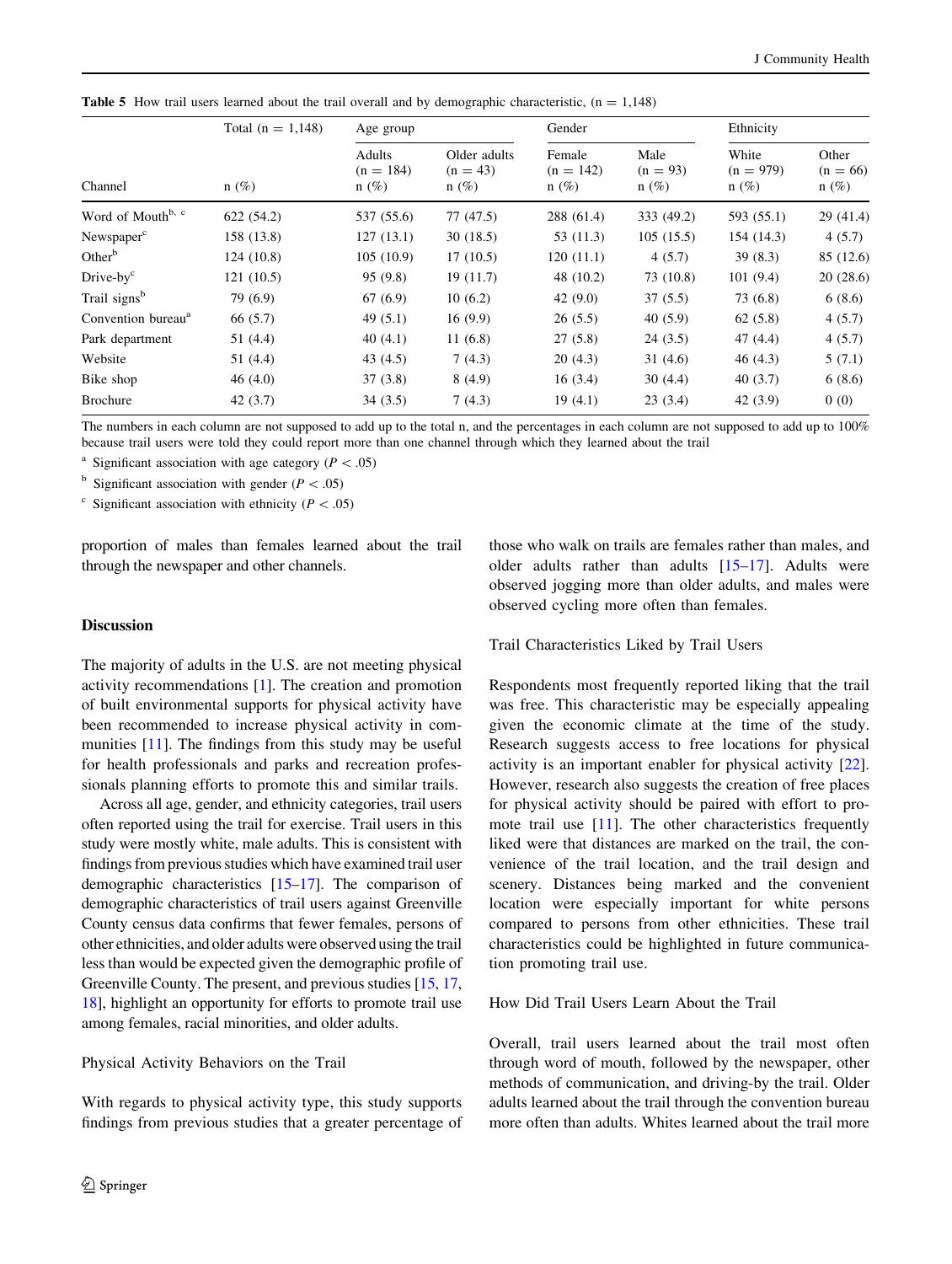<span id="page-6-0"></span>often through word of mouth and newspaper compared to other ethnic groups that more often learned about the trail by driving by it. Females more often learned about the trail through word of mouth and trail signs compared to males who more often learned about the trail through the newspaper and other channels. These findings highlight the importance of both selecting a variety of message channels to increase reach [[23,](#page-7-0) [24](#page-7-0)], and making sure those channels preferred by specific gender, ethnic, and age groups are considered to enhance the relevance of targeted communication promoting trail use [\[19](#page-7-0)].

#### Implications for Future Research and Practice

This study provides several implications to guide future research and practice. First, it is clear from the present study findings that older adults and ethnic minorities use trails less often than younger age groups and whites. It may be that older adults and minorities are using other locations for physical activity. Research shows that persons who use trails for physical activity are more likely to meet the national physical activity recommendations than those who rarely or never use trails for physical activity [13]. Further, there are documented benefits to spending time in the natural environment  $[25]$  $[25]$ . Examples of such benefits include opportunities for social interaction [14], reductions in stress and reported improvements in feeling well-balanced [\[26](#page-7-0)]. Thus, efforts to promote trail use, particularly among those groups that less often using trails, may lead to increases in trail use which could have significant public health impacts.

Persons promoting trail use among specific genders, age groups, or ethnicities may want to tailor communication materials to highlight activities preferred by the groups they are targeting. For example, walking groups could be developed and promoted for females and older adults. Those developing promotion materials for the trail should consider highlighting that the trail is free and that the distances are marked. They may also want to consider including pictures of the trail design and scenery in promotion materials. The findings from this study suggest word of mouth and newspaper may be the most effective communication channels when promoting trail use.

There are limitations to this study. First, a cross-sectional study on a Greenville, SC trail may have limited generalizability. In addition, causal inferences about the associations between variables examined in this study cannot be made. However, the valid and reliable measure used and large number of users observed lend strength to the findings.

In conclusion, this study highlights opportunities to increase physical activity on trails. Parks and recreation officials along with health professionals may find the results useful as they plan targeted strategies to promote trail use among the general public and specific age groups genders, and ethnic groups in South Carolina [[19\]](#page-7-0). Effective strategies are important as successful promotion of physical activity on trails may lead to long-term health benefits for trail users.

Acknowledgments Funding was provided by the United States Environmental Protection Agency under cooperative agreement XA-95454910-0.

#### References

- 1. Centers for Disease Control and Prevention. (2011). US physical activity statistics. [http://apps.nccd.cdc.gov/PASurveillance/State](http://apps.nccd.cdc.gov/PASurveillance/StateSumResultV.asp?CI=&Year=2007&State=0#data) [SumResultV.asp?CI=&Year=2007&State=0#data.](http://apps.nccd.cdc.gov/PASurveillance/StateSumResultV.asp?CI=&Year=2007&State=0#data) Accessed 5 Nov 2001.
- 2. American College of Sports Medicine, Chodzko-Zajko, W., Proctor, D., et al. (2009). Exercise and physical activity for older adults. Medicine and Science in Sports and Exercise, 41(7), 1510–1530.
- 3. Merom, D., Bauman, A., & Vita, P. (2003). An environmental intervention to promote walking and cycling-the impact of a newly constructed Rail Trail in Western Sydney. Preventive Medicine, 36, 235–242.
- 4. Sallis, J., Cervero, R., Ascher, W., Henderson, K., FKaft, M., & Kerr, J. (2006). An ecological approach to creating active living communities. Annual Reviews of Public Health, 27, 297–322.
- 5. Sallis, J., Owen, N., & Fisher, B. (2008). Ecological models of health behavior. In K. Glanz & B. Rimer (Eds.), Health behavior and health education: Theory, research, and practice (4th ed., pp. 465–485). San Francisco: Josey-Bass.
- 6. Reed, J., Morrison, A., & Arant, C. (2009). Profile differences of paved vs. natural surface trails. Journal of Physical Activity and Health, 6, 112–118.
- 7. Reed, J., & Wilson, D. (2006). Awareness and use of a university trail. Journal of American College Health, 54(4), 227–230.
- 8. Reed, J., Ainsworth, B., Wilson, D., Mixon, G., & Cooke, A. (2004). Awareness and use of community walking trails. Preventive Medicine, 39(5), 903–908.
- 9. Lindsey, G., & Nguyen, D. (2004). Use of greenway trails in Indiana. Journal of Urban Planning and Development, 130(4), 213–217.
- 10. West, S., & Shores, K. (2011). The impacts of building a greenway on proximate residents' physical activity. Journal of Physical Activity and Health, 8(8), 1092–1097.
- 11. Task Force on Community Preventive Services. (2002). Recommendations to increase physical activity in communities. American Journal of Preventive Medicine, 22(4S), 67–72.
- 12. Reed, J., Arant, C., Wells, P., Stevens, K., Hagen, S., & Harring, H. (2008). A descriptive examination of the most frequently used activity settings in 25 community parks using direct observation. Journal of Physical Activity and Health, 5(s1), s183–s195.
- 13. Librett, J., Yore, M., & Schmid, T. (2006). Characteristics of physical activity levels among trail users in a US national sample. American Journal of Preventive Medicine, 31(5), 399–405.
- 14. Bedimo-Rung, A., Mowen, A., & Cohen, C. (2005). The significance of parks to physical activity and public health. American Journal of Preventive Medicine, 28(Suppl 2), 159–168.
- 15. Reed, J., Hooker, S., Muthukrishnan, S., & Hutto, B. (2011). User demographics and physical activity behaviors on a newly constructed urban rail/trail conversion. Journal of Physical Activity and Health., 8, 534–542.